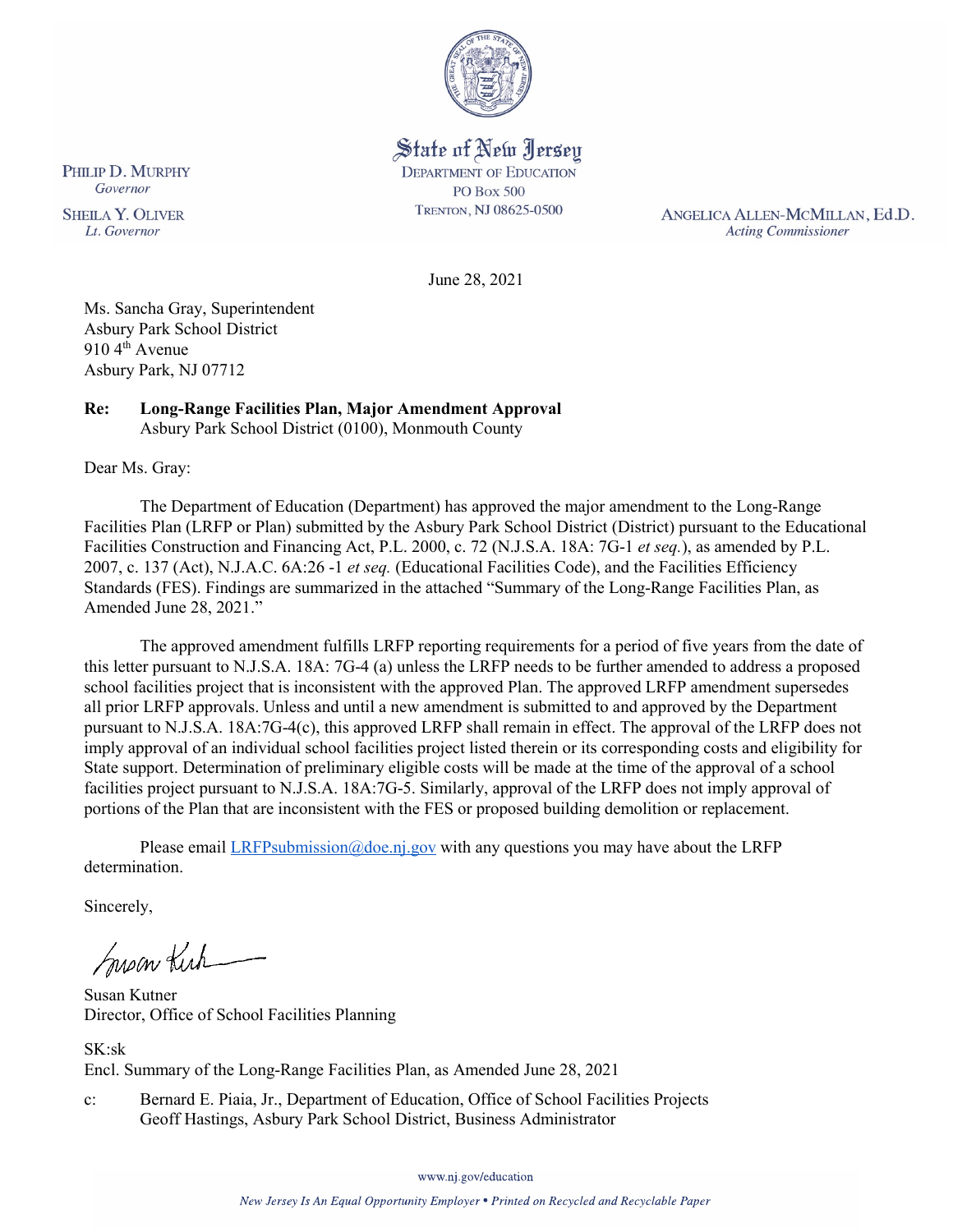# **Asbury Park School District (0100) Summary of the Long-Range Facilities Plan, as Amended June 28, 2021**

The Department of Education (Department) has completed its review of the major amendment to the Long-Range Facilities Plan (LRFP or Plan) submitted by the Asbury Park School District (District) pursuant to the Educational Facilities Construction and Financing Act, P.L. 2000, c. 72 (N.J.S.A. 18A: 7G-1 *et seq.*), as amended by P.L. 2007, c. 137 (Act), N.J.A.C. 6A:26-1 et seq. (Educational Facilities Code), and the Facilities Efficiency Standards (FES).

The following provides a summary of the District's approved amended LRFP. The summary is based on the standards set forth in the Act, the Educational Facilities Code, the FES, District-reported information in the Department's LRFP reporting system, and supporting documentation. The referenced reports in *italic* text are standard reports available on the Department's LRFP website.

#### **1. Inventory Overview**

The District is classified as a SDA District for funding purposes. It provides services for students in grades PK-12.

The District identified existing and proposed schools, sites, buildings, rooms, and site amenities in its LRFP. Table 1 lists the number of existing and proposed district schools, sites, and buildings. Detailed information can be found in the *School Asset Inventory Report* and the *Site Asset Inventory Report.*

**As directed by the Department, school facilities projects that have received initial approval by the Department and have been approved by the voters, if applicable, are represented as "existing" in the LRFP.** Approved projects that include new construction and/or the reconfiguration/reassignment of existing program space are as follows: n/a.

| Category                                     | <b>Existing</b> | <b>Proposed</b> |
|----------------------------------------------|-----------------|-----------------|
| Number of Schools (assigned DOE school code) |                 |                 |
| Number of School Buildings <sup>1</sup>      |                 |                 |
| Number of Non-School Buildings <sup>2</sup>  |                 |                 |
| Number of Vacant Buildings                   |                 |                 |
| Number of Sites                              |                 |                 |

#### **Table 1: Number of Schools, School Buildings, and Sites**

Based on the existing facilities inventory submitted by the District:

- Schools using leased buildings (short or long-term):  $n/a$
- Schools using temporary classroom units (TCUs), excluding TCUs supporting construction:  $n/a$
- Vacant/unassigned school buildings: Former Barack Obama School building

 $\overline{a}$ 

<span id="page-1-1"></span><span id="page-1-0"></span>*<sup>1</sup>* Includes district-owned buildings and long-term leases serving students in district-operated programs

<sup>&</sup>lt;sup>2</sup> Includes occupied district-owned buildings not associated with a school, such as administrative buildings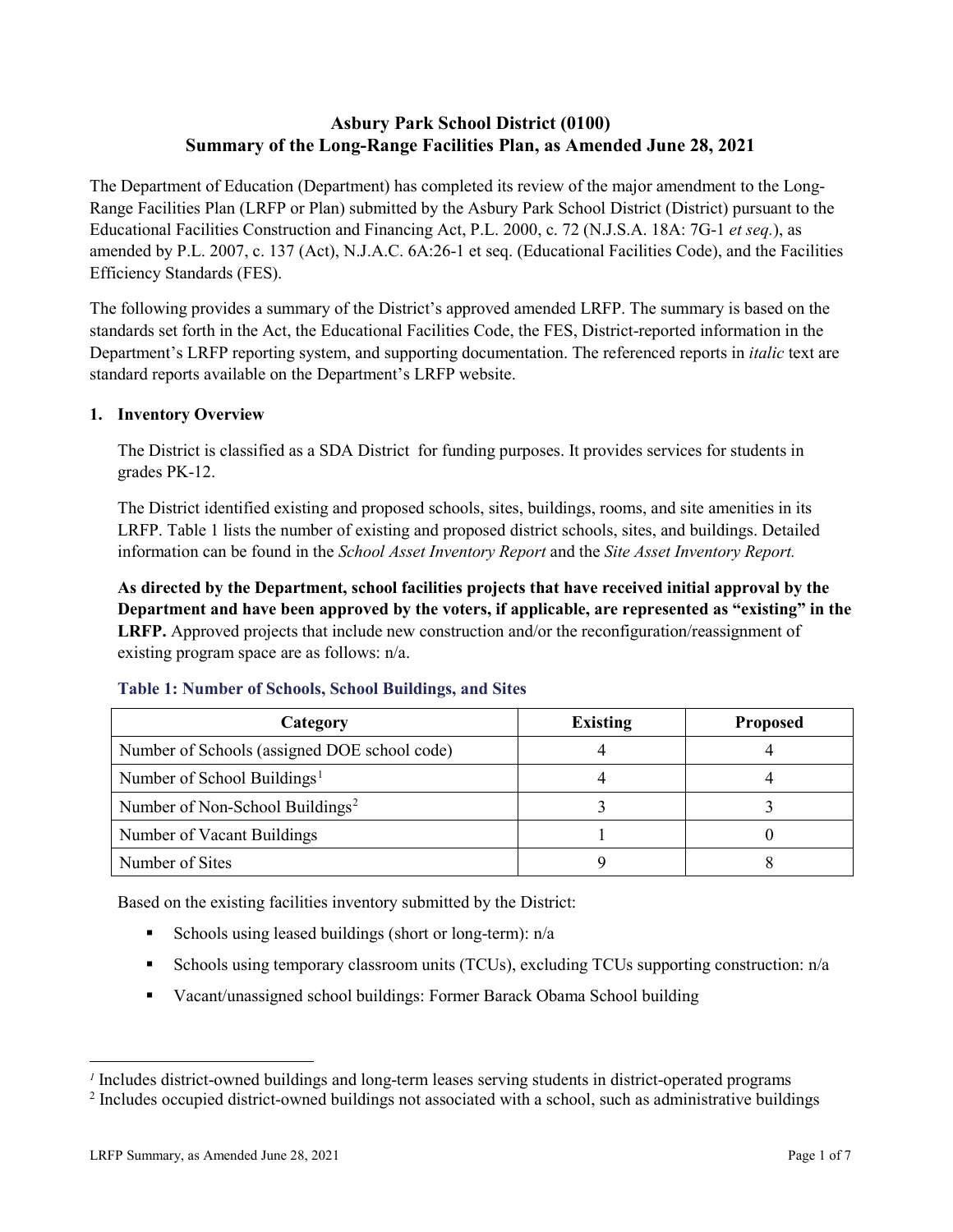Findings:

The Department has determined that the proposed inventory is adequate for approval of the District's LRFP amendment. However, the LRFP determination does not imply approval of an individual school facilities project listed within the LRFP; the District must submit individual project applications for project approval.

# **2. District Enrollments**

The District determined the number of students, or "proposed enrollments," to be accommodated for LRFP planning purposes on a district-wide basis and in each school.

The Department minimally requires the submission of a standard cohort-survival projection using historic enrollment data from the Application for School State Aid (ASSA) or NJ Smart. The cohort-survival method projection method forecasts future students based upon the survival of the existing student population as it moves from grade to grade. A survival ratio of less than 1.00 indicates a loss of students, while a survival ratio of more than 1.00 indicates the class size is increasing. For example, if a survival ratio tracking first to second grade is computed to be 1.05, the grade size is increasing by 5% from one year to the next. The cohort-survival projection methodology works well for communities with stable demographic conditions. Atypical events impacting housing or enrollments, such as an economic downturn that halts new housing construction or the opening of a charter or private school, typically makes a cohort-survival projection less reliable.

#### **Proposed enrollments are based on a modified cohort-survival enrollment projection.**

Adequate supporting documentation was submitted to the Department to justify the proposed enrollments. Table 2 provides a comparison of existing and projected enrollments. All totals include special education students.

|                              | <b>Existing Enrollments</b> | <b>District Proposed Enrollments</b> |
|------------------------------|-----------------------------|--------------------------------------|
| <b>Grades</b>                | 2019-20                     | 2024-25                              |
| PK (excl. private providers) | 200                         | 321                                  |
| Grades K to 5                | 767                         | 679                                  |
| Grades 6 to 8                | 322                         | 334                                  |
| Grades 9 to 12               | 461                         | 456                                  |
| <b>Totals PK to 12</b>       | 1,759                       | 1,790                                |

# **Table 2: Enrollments**

Findings:

The Department has determined the District's proposed enrollments to be acceptable for approval of the District's LRFP amendment. The Department will require a current enrollment projection at the time an application for a school facilities project is submitted incorporating the District's most recent enrollments in order to verify that the LRFP's planned capacity is appropriate for the updated enrollments.

# **3. District Practices Capacity**

Based on information provided in the room inventories, District Practices Capacity was calculated for each school building to determine whether adequate capacity is proposed for the projected enrollments based on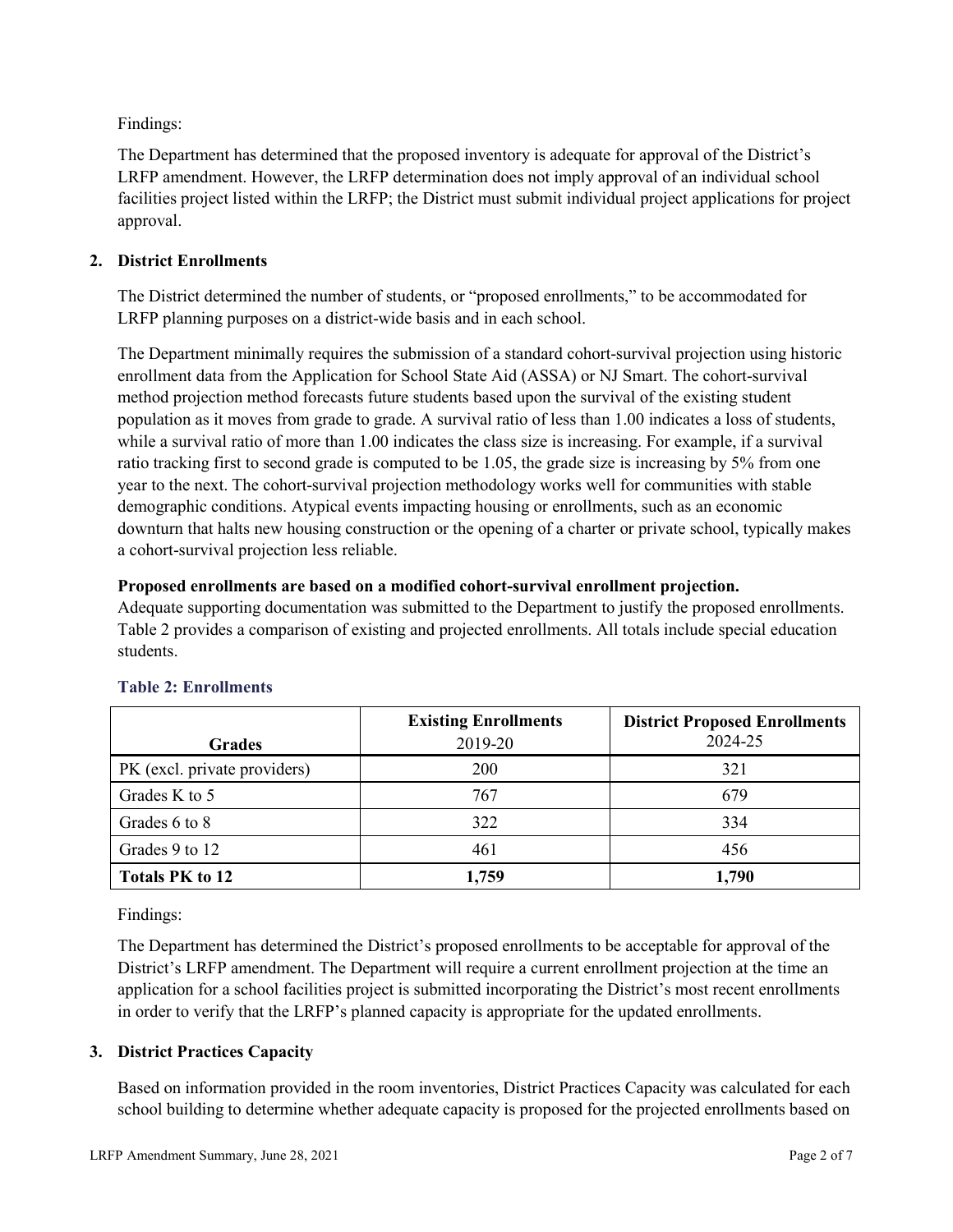district scheduling and class size practices. The capacity totals assume instructional buildings can be fully utilized regardless of school sending areas, transportation, and other operational issues. The calculations only consider district-owned buildings and long-term leases; short term leases and temporary buildings are excluded. **A capacity utilization factor of 90% for classrooms serving grades K-8 and 85% for classrooms serving grades 9-12 is applied in accordance with the FES.** No capacity utilization factor is applied to preschool classrooms.

In certain cases, districts may achieve adequate District Practices Capacity to accommodate enrollments but provide inadequate square feet per student in accordance with the FES, resulting in educational adequacy issues and "Unhoused Students." Unhoused students are considered in the "Functional Capacity" calculations used to determine potential State support for school facilities projects and are analyzed in Section 4.

Table 3 provides a summary of proposed enrollments and existing and proposed District-wide capacities. Detailed information can be found in the LRFP website reports titled *FES and District Practices Capacity Report, Existing Rooms Inventory Report, and Proposed Rooms Inventory Report.*

| <b>Grades</b>              | <b>Proposed</b><br><b>Enrollments</b> | <b>Existing</b><br><b>District</b><br><b>Practices</b><br>Capacity | <b>Existing</b><br>Deviation* | <b>Proposed</b><br><b>District</b><br><b>Practices</b><br>Capacity | <b>Proposed</b><br>Deviation* |
|----------------------------|---------------------------------------|--------------------------------------------------------------------|-------------------------------|--------------------------------------------------------------------|-------------------------------|
| Elementary ( $PK$ to 5)    | 1,000                                 | 1,008.90                                                           | 8.90                          | 1,343.10                                                           | 343.10                        |
| Middle $(6 \text{ to } 8)$ | 334                                   | 561.60                                                             | 227.60                        | 399.99                                                             | 65.99                         |
| High $(9 \text{ to } 12)$  | 456                                   | 698.70                                                             | 242.70                        | 465.80                                                             | 9.80                          |
| <b>District Totals</b>     | 1,790                                 | 2,269.20                                                           | 479.20                        | 2,208.90                                                           | 418.90                        |

# **Table 3: District Practices Capacity Analysis**

*\* Positive numbers signify surplus capacity; negative numbers signify inadequate capacity. Negative values for District Practices capacity are acceptable for approval if proposed enrollments do not exceed 100% capacity utilization.*

Considerations:

- Based on the proposed enrollments and existing room inventories, the District is projected to have inadequate capacity for the following grade groups, assuming all school buildings can be fully utilized: n/a
- Adequate justification has been provided by the District if the proposed capacity for a school significantly deviates from the proposed enrollments. Generally, surplus capacity is acceptable for LRFP approval if additional capacity is not proposed through new construction.

# Findings:

The Department has determined that proposed District capacity, in accordance with the proposed enrollments, is adequate for approval of the District's LRFP amendment. The Department will require a current enrollment projection at the time an application for a school facilities project is submitted, incorporating the District's most recent Fall Enrollment Report, in order to verify that the LRFP's planned capacity meets the District's updated enrollments.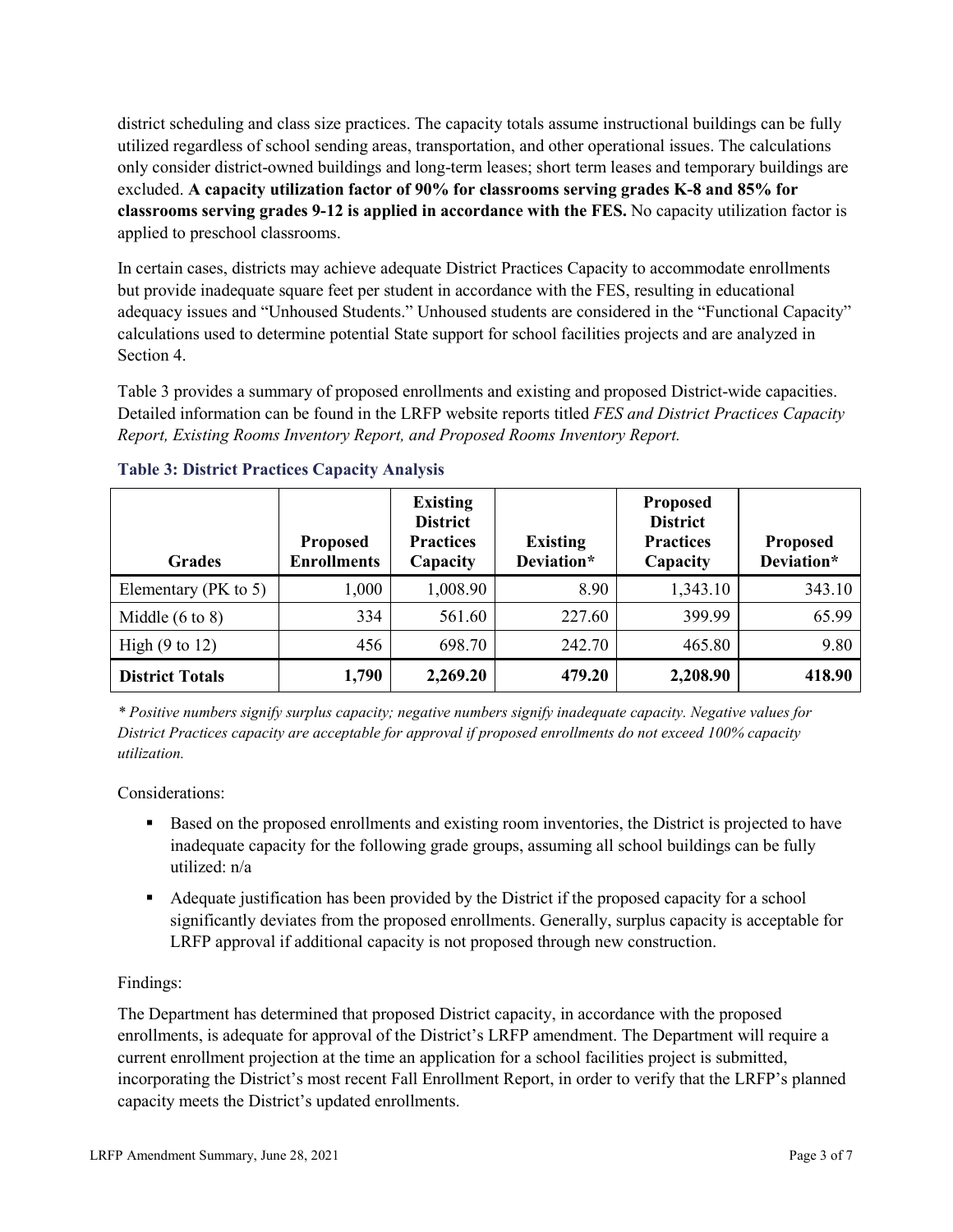#### **4. New Construction Funding Eligibility**

*Functional Capacity* was calculated and compared to the proposed enrollments to provide a **preliminary estimate** of Unhoused Students and new construction funding eligibility. **A final determination will be made at the time of project application approval.**

*Functional Capacity* is the adjusted gross square footage of a school building *(total gross square feet minus excluded space)* divided by the minimum area allowance per full-time equivalent student for the grade level contained therein. *Unhoused Students* is the number of students projected to be enrolled in the District that exceeds the Functional Capacity of the District's schools pursuant to N.J.A.C. 6A:26-2.2(c). *Excluded Square Feet* includes (1) square footage exceeding the FES for any pre-kindergarten, kindergarten, general education, or self-contained special education classroom; (2) grossing factor square footage *(corridors, stairs, mechanical rooms, etc.)* that exceeds the FES allowance, and (3) square feet proposed to be demolished or discontinued from use. Excluded square feet may be revised during the review process for individual school facilities projects.

Table 4 provides a preliminary assessment of the Functional Capacity, Unhoused Students, and Estimated Maximum Approved Area for Unhoused Students for each FES grade group. The calculations exclude temporary facilities and short-term leased buildings. School buildings proposed for whole or partial demolition or reassignment to a non-school use are excluded from the calculations pending project application review. If a building is proposed to be reassigned to a different school, the square footage is applied to the proposed grades after reassignment. Buildings that are not assigned to a school are excluded from the calculations. In addition, only preschool students eligible for state funding (former ECPA students) are included. Detailed information concerning the calculations can be found in the *Functional Capacity and Unhoused Students Report* and the *Excluded Square Footage Report.*

| Category                                     | $PK/K$ to 5 | 6 to 8 | 9 to 12 | <b>Total</b> |
|----------------------------------------------|-------------|--------|---------|--------------|
| Eligible PK /K-12 Proposed Enrollments       | 1,000       | 334    | 456     |              |
| FES Area Allowance (SF/student)              | 125.00      | 134.00 | 151.00  |              |
| <b>Prior to Completion of Proposed Work:</b> |             |        |         |              |
| <b>Existing Gross Square Feet</b>            | 211,092     | 64,002 | 77,037  | 352,130      |
| <b>Adjusted Gross Square Feet</b>            | 203,713     | 60,562 | 71,039  | 335,315      |
| <b>Adjusted Functional Capacity</b>          | 1,629.70    | 440.21 | 488.80  |              |
| <b>Unhoused Students</b>                     | 0.00        | 0.00   | 0.00    |              |
| Est. Max. Area for Unhoused Students         | 0.00        | 0.00   | 0.00    |              |
| <b>After Completion of Proposed Work:</b>    |             |        |         |              |
| Gross Square Feet                            | 211,092     | 64,128 | 77,290  | 352,470      |
| New Gross Square Feet                        | $\theta$    | 110    | 220     | 330          |
| <b>Adjusted Gross Square Feet</b>            | 203,713     | 60,672 | 71,259  | 335,645      |
| <b>Functional Capacity</b>                   | 1,629.70    | 440.97 | 490.32  |              |
| <b>Unhoused Students after Construction</b>  | 0.00        | 0.00   | 0.00    |              |
| Est. Max. Area Remaining                     | 0.00        | 0.00   | 0.00    |              |

#### **Table 4: Estimated Maximum Approved Area for Unhoused Students**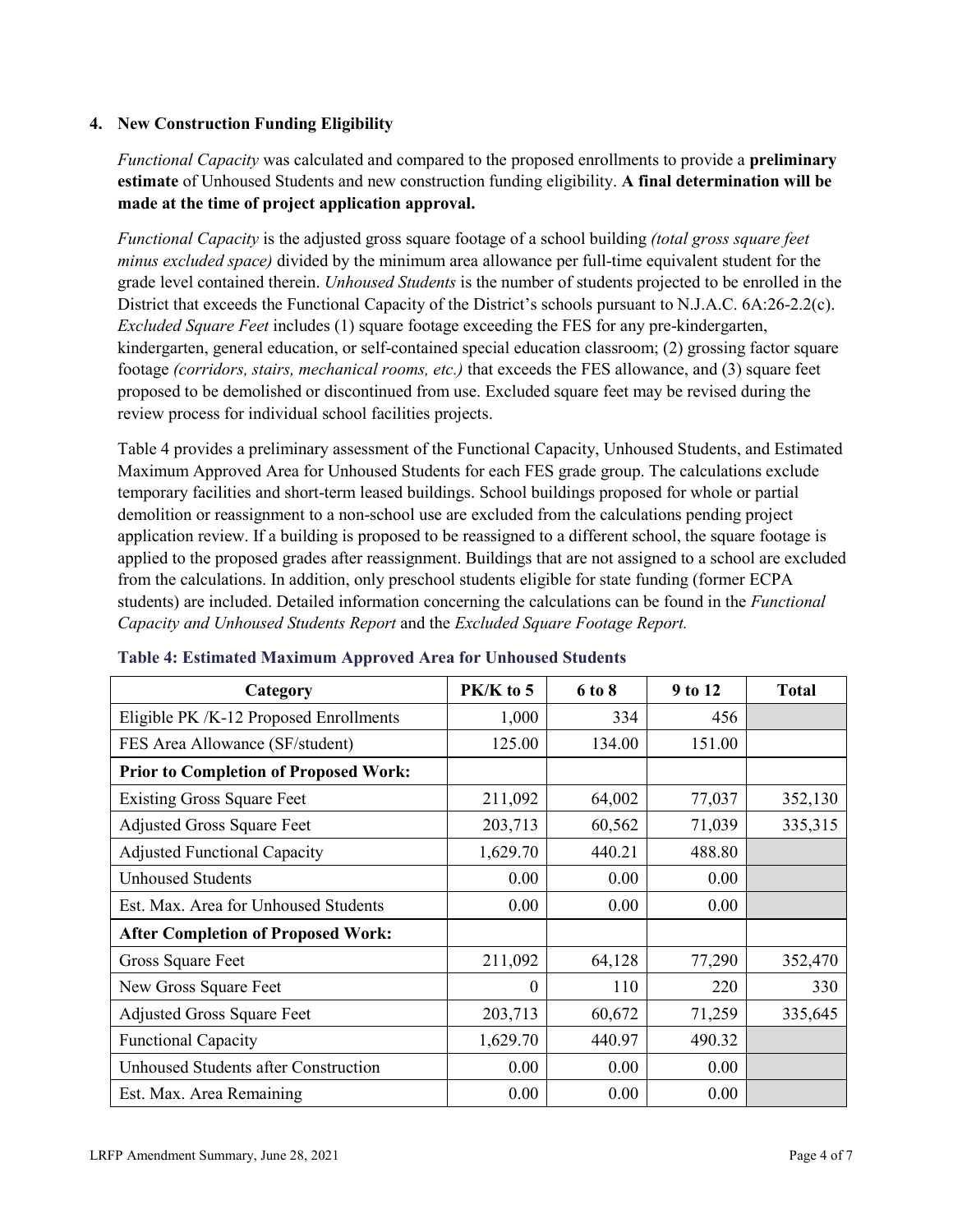Facilities used for non-instructional or non-educational purposes are ineligible for State support under the Act. However, projects for such facilities shall be reviewed by the Department to determine whether they are consistent with the District's LRFP and whether the facility, if it is to house students (full or part time) conforms to educational adequacy requirements. These projects shall conform to all applicable statutes and regulations.

Estimated costs represented in the LRFP by the District are for capital planning purposes only. The estimates are not intended to represent preliminary eligible costs or final eligible costs of approved school facilities projects.

Considerations:

- The District does not have approved projects pending completion, as noted in Section 1, that impact the Functional Capacity calculations.
- **The Functional Capacity calculations** *exclude* square feet proposed for demolition or discontinuation for the following FES grade groups and school buildings pending a feasibility study and project review: n/a.
- Based on the preliminary assessment, the District has Unhoused Students prior to the completion of proposed work for the following FES grade groups: n/a.
- New construction is proposed for the following FES grade groups: 6-8, 9-12 (only 330 SF total).
- Proposed new construction exceeds the estimated maximum area allowance for Unhoused Students prior to the completion of the proposed work for the following grade groups: 6-8, 9-12.
- The District, based on the preliminary LRFP assessment, will not have Unhoused Students after completion of the proposed LRFP work. If the District is projected to have Unhoused Students, adequate justification has been provided to confirm educational adequacy in accordance with Section 6 of this determination.

# Findings:

Functional Capacity and Unhoused Students calculated in the LRFP are preliminary estimates. Preliminary Eligible Costs (PEC) and Final Eligible Costs (FEC) will be included in the review process for specific school facilities projects. A feasibility study undertaken by the District is required if building demolition or replacement is proposed per N.J.A.C. 6A:26-2.3(b)(10).

# **5. Proposed Work**

The District assessed program space, capacity, and physical plant deficiencies to determine corrective actions. Capital maintenance, or *"system actions,"* address physical plant deficiencies due to operational, building code, and /or life cycle issues. Inventory changes, or *"inventory actions,*" add, alter, or eliminate sites, site amenities, buildings, and/or rooms.

The Act (N.J.S.A. 18A:7G-7b) provides that all school facilities shall be deemed suitable for rehabilitation unless a pre-construction evaluation undertaken by the District demonstrates to the satisfaction of the Commissioner that the structure might pose a risk to the safety of the occupants even after rehabilitation or that rehabilitation is not cost-effective. Pursuant to N.J.A.C. 6A:26-2.3(b)(10), the Commissioner may identify school facilities for which new construction is proposed in lieu of rehabilitation for which it appears from the information presented that new construction is justified, provided, however, that for such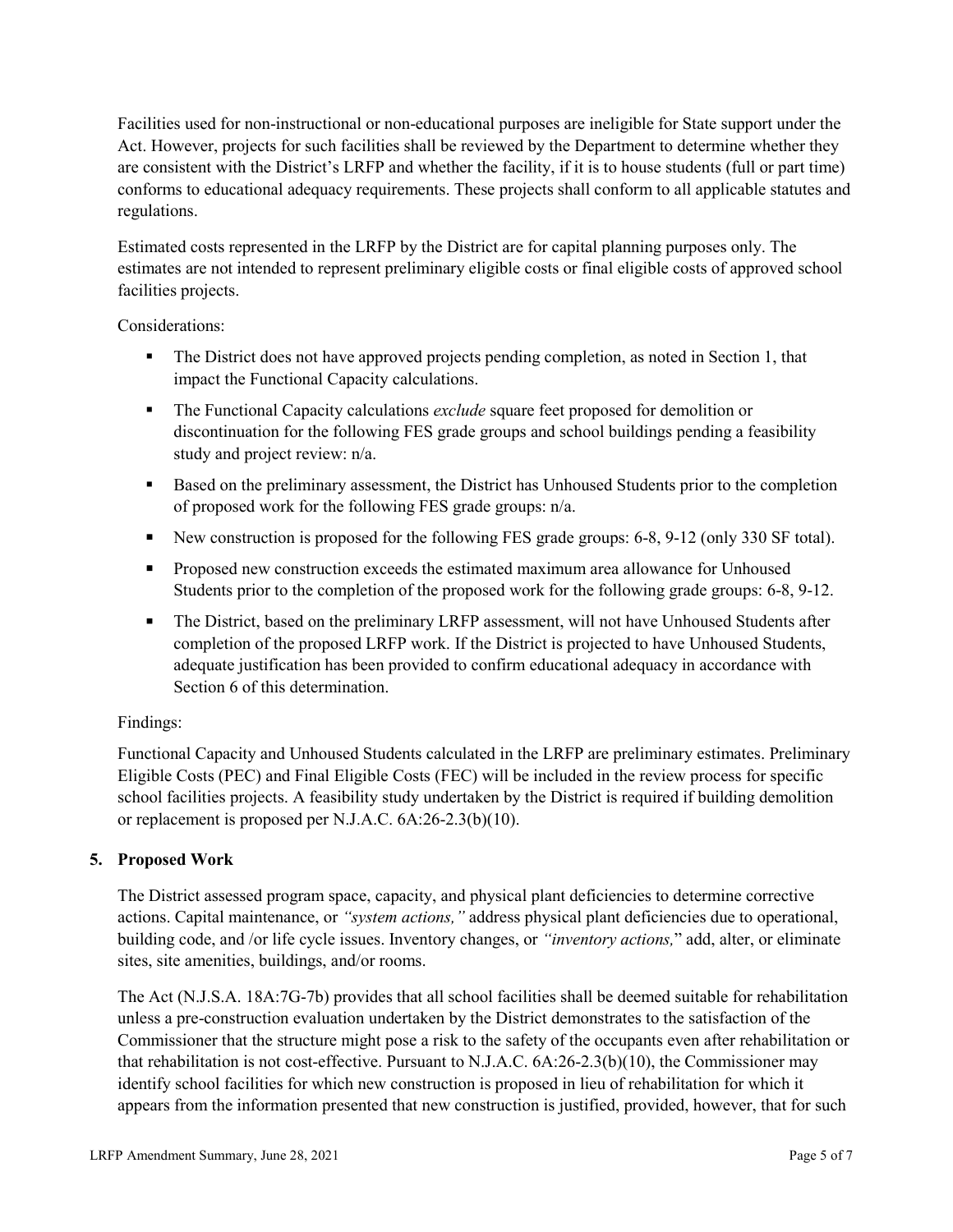school facilities so identified, the District must submit a feasibility study as part of the application for the specific school facilities project. The cost of each proposed building replacement is compared to the cost of additions or rehabilitation required to eliminate health and safety deficiencies and to achieve the District's programmatic model.

Table 5 lists the scope of work proposed for each school based on the building(s) serving their student population. Proposed inventory changes are described in the LRFP website reports titled *"School Asset Inventory Report and "Proposed Room Inventory Report."* Information concerning proposed systems work, or capital maintenance can be found in a supporting document submitted by the District.

With the completion of the proposed work, the following schools are proposed to be eliminated:  $n/a$ ; the following schools are proposed to be added: n/a.

| <b>Proposed Scope of Work</b>                                                                  | <b>Applicable Schools</b>                                                                 |
|------------------------------------------------------------------------------------------------|-------------------------------------------------------------------------------------------|
| <b>Renovation only</b> (no new construction)                                                   |                                                                                           |
| System actions only (no inventory actions)                                                     | n/a                                                                                       |
| Existing inventory actions only (no systems actions)                                           | n/a                                                                                       |
| Systems and inventory changes                                                                  | Bradley ES, gr. PK-3 (040); Marshall ES, gr.<br>PK-3 (100); Asbury Park MS, gr. 4-6 (070) |
| <b>New construction</b>                                                                        |                                                                                           |
| Building addition only (no systems actions)                                                    | n/a                                                                                       |
| Renovation and building addition (system, existing<br>inventory, and new construction actions) | Asbury Park HS, gr. 7-12 (010)                                                            |
| New building on existing site                                                                  | n/a                                                                                       |
| New building on new or expanded site                                                           | n/a                                                                                       |
| Site and building disposal (in addition to above scopes)                                       |                                                                                           |
| Partial building demolition                                                                    | Former Obama School building                                                              |
| Whole building demolition                                                                      | n/a                                                                                       |
| Site and building disposal or discontinuation of use                                           | n/a                                                                                       |

#### **Table 5: School Building Scope of Work**

Findings:

The Department has determined that the proposed work is adequate for approval of the District's LRFP amendment. However, Department approval of proposed work in the LRFP does not imply the District may proceed with a school facilities project. The District must submit individual project applications with cost estimates for Department project approval. Both school facilities project approval and other capital project review require consistency with the District's approved LRFP.

# **6. Proposed Room Inventories and the Facilities Efficiency Standards**

The District's proposed school buildings were evaluated to assess general educational adequacy in terms of compliance with the FES area allowance pursuant to N.J.A.C. 6A:26-2.2 and 2.3.